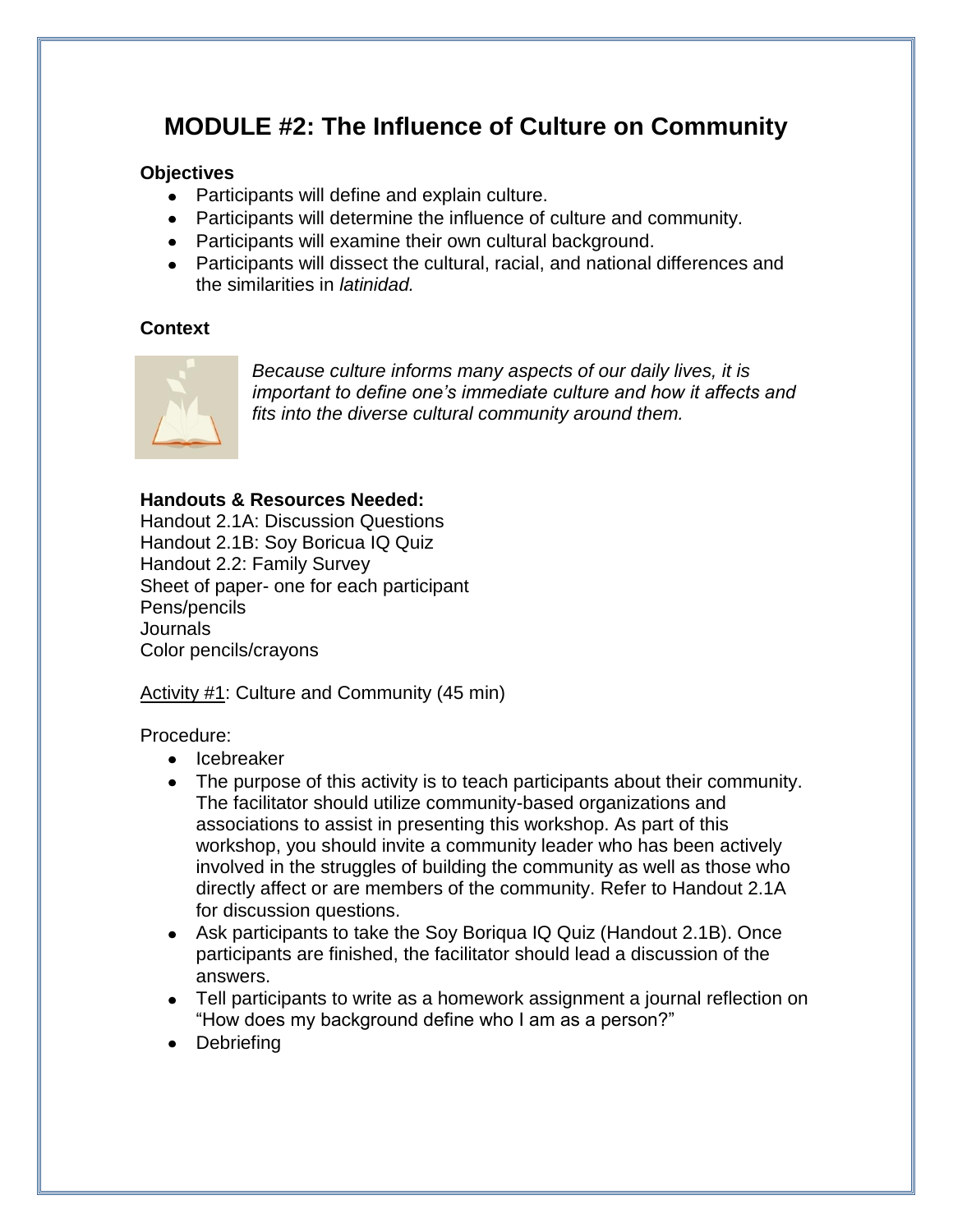# Activity #2: Understanding Culture (30 min)

Procedure:

- Icebreaker
- Explain to participants that in order to understand culture it is important to look at the question, what is Culture? Tell them that examining their own cultural backgrounds is a key for understanding other cultures.
- Divide the students into groups of 4-5 students and ask them to work first in pairs to develop a definition of culture. Determine who the recorder of the group is going to be.
- Then have them share the definitions with the rest of the group, agree on a joint definition, and put it on paper.
- Have one of the group's members present the definitions to the class, then when every group has shared, decide on a joint definition for the whole class.
- Then ask participants to individually examine the elements of culture. Ask them to make a list of at least five elements or aspects of culture – the characteristics they believe describe people's cultural similarities or differences.
- Do a "round robin" sharing in the group: Each student in turn should state one element, which the recorder should write on paper. Then you can ask questions about the elements listed, and generate a single list on paper and put that list up on the wall with those of other groups.
- For homework, tell participants that they would need to look at their own family as a way of understanding their cultural background and the diversity that may exist within their family. Provide Handout 2.2: Family Survey
- Debriefing

# Activity #3: Everyone has a culture (55 min)

Procedure:

- Icebreaker
- Remind participants about the homework assignment to look at their own family and review the questions with them (Handout 2.2: Family Survey).
- Ask two or three members to share their family backgrounds and ask the following questions as debriefing:
	- o **Process** the experience Is your family background more diverse than you had originally thought? How did it feel to compare backgrounds?
	- o **Generalize**  Did you find common experiences? Did many of your ancestors come to the US for similar reasons?
	- o **Apply** the information How does understanding your own culture help you to work with other people? How can this be useful to you in your final project assignment?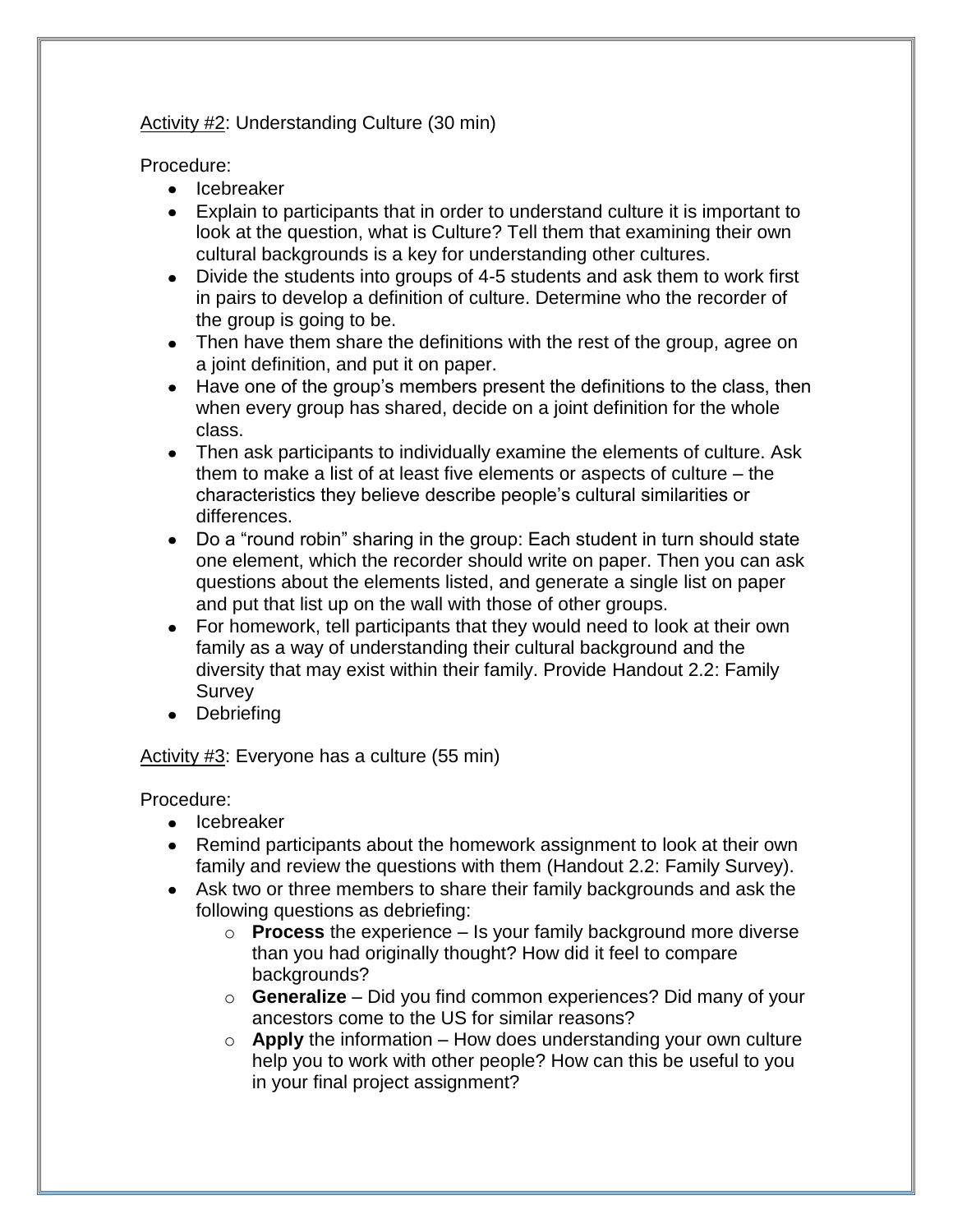Activity #4: Community---Dissecting Latinidad (55 min)

Procedure:

- Icebreaker
- Facilitator should make sure to have materials: paper, crayons, etc.
- Explain to participants that Latinos/Hispanics form the largest ethnic group in the U.S. Thus, having an understanding of Latinidad is important.
- Have the group break into different ethnic/cultural groups (Puerto Rican, Haitians, Dominicans, Mexicans, etc). In the smaller groups have them define for themselves what defines their cultural group.
- Bring the group back together and ask participants to come up to the board and write under each heading what defines Dominicans, Puerto Ricans, Haitians, Mexicans, etc.
	- o Compare the smaller group's definitions with the larger groups' designations
	- o Compare these ethnic categories for overlaps and differences
	- o Ask participants to create a drawing, painting, collage, or other artistic medium to show your identity, Latinidad, or your family/community.
- Debriefing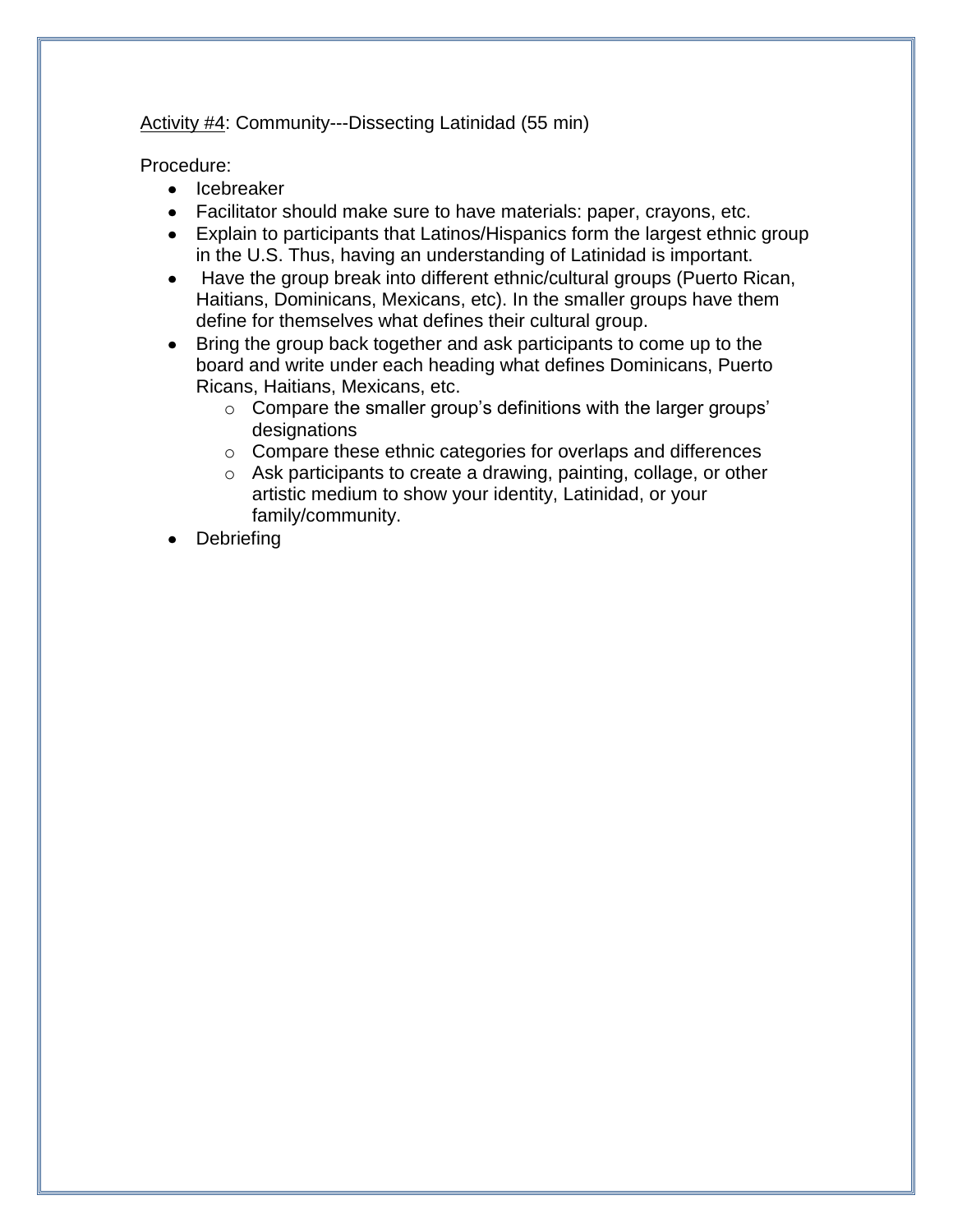#### **Discussion Questions:**

- 1. Where do we (your group) come from? How did we arrive (or continue to arrive) in the US?
- 2. What has been the larger community's attitude toward your group? Other Latino groups? Other ethnic groups? What evidence can you give?
- 3. Do you know any important historical dates regarding your community?
- 4. Who are the leaders of your community? What has been their role and status visà-vis the larger society?
- 5. How is your group represented in the larger community in terms of political office, economic life, and judicial representation?

## **Closure:**

The goal is to have the youth: (1) take a hard look at certain destructive acts against their community that now contribute to the community's lack of political power and economic base; (2) assess internal efforts to gain political power in terms of their goals and accomplishments.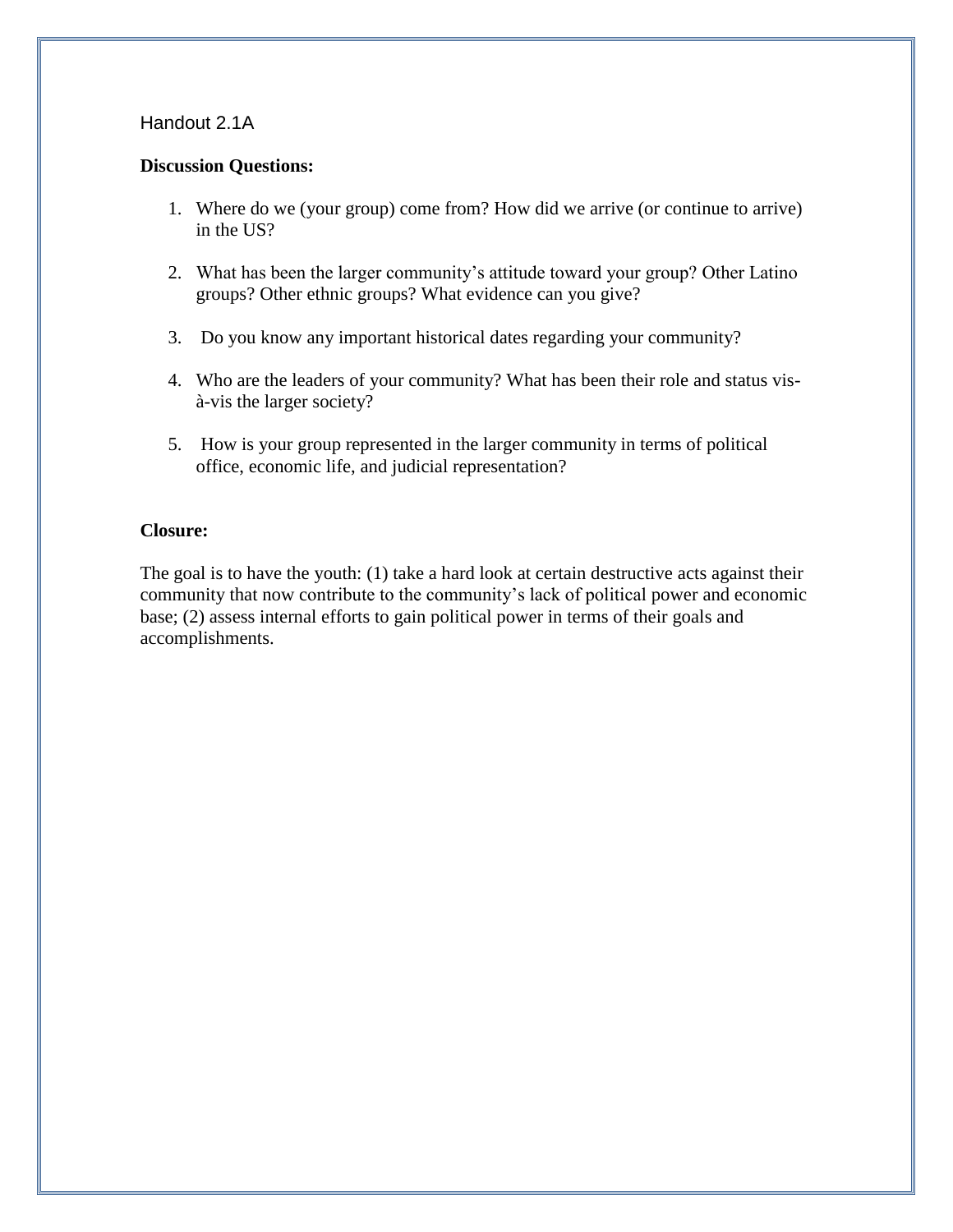### **SOY BORICUA IQ QUIZ**

**Technical Note**: This test was developed in the educational labs of the Institute for Puerto Rican Policy, the product of fifty years of research. It has been designed for entertainment purposes only and should not be used to screen candidates for employment or educational opportunities. Hey, it's all in fun. . . but can you pass this test, anyway?

**Instructions:** Each question is worth 5 points. Add up the points for each correct answer and see how you rate as a Puerto Rican or Puerto Rican-sensitive person:

90-100 Wow! You are part of the Boricua master race. You have defied "The Bell Curve" and may procreate at will.

75-85 You seem to know enough to be a Puerto Rican, but we're not totally sure! Stop watching those novelas!

60-70 You are Boricua enough to get by, but the INS might not ever let you back into Puerto Rico if you don't brush up!

25-55 You are part of the Puerto Rican mental underclass, probably doomed to a life of crime and government dependency. We suggest you enroll in a Puerto Rican studies program immediately!

10-20 You are beyond hope as a Boricua! Throw this calendar away and keep moving!

0-5 You are fully assimilated into the American Way of Life! You will be rewarded with a good job, your own home and enough credit cards to potentially bankrupt you. Congratulations, you have made it!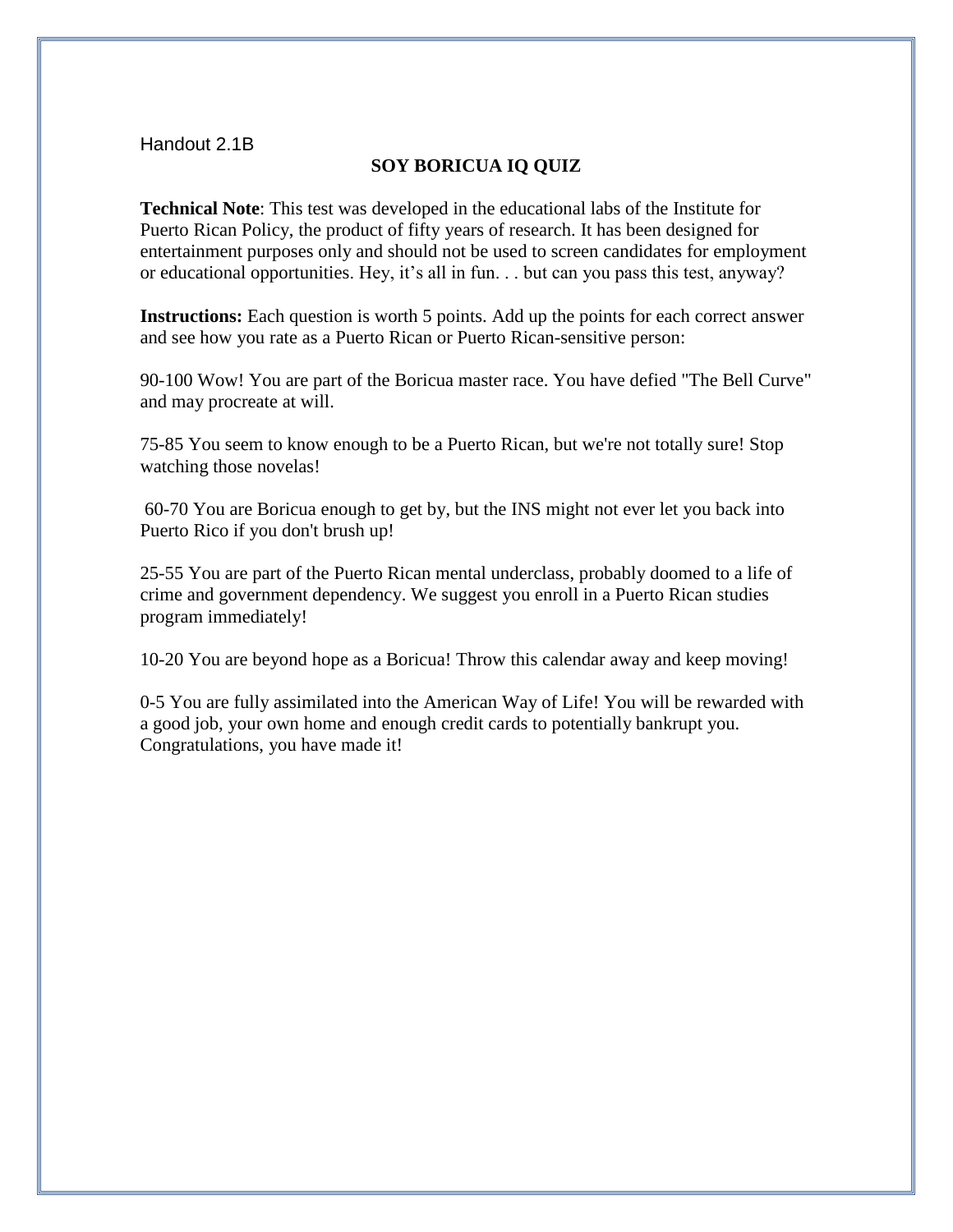#### **THE QUESTIONS**

- 1. In which city was the current flag of Puerto Rico designed in 1895?
	- a. Lares, Puerto Rico
	- b. New York City
	- c. Ponce, Puerto Rico
	- d. Tampa. Florida
- 2. The composer, Rafael Hernández, wrote "Lamento Borincano" in which city?
	- a. New York City
	- b. Ponce, Puerto Rico
	- c. San Juan, Puerto Rico
	- d. Utuado, Puerto Rico
- 3. Which is the birthplace of the poet, Julia de Burgos?
	- a. Bayamón, Puerto Rico
	- b. Carolina, Puerto Rico
	- c. Manhattan, New York
	- d. Vieques, Puerto Rico
- 4. Which is the location in Puerto Rico of el Parque Ceremonial Indígena de Caguanas (the Indigenous Ceremonial Park of Caguanas)?
	- a. Adjuntas
	- b. Caguas
	- c. Lares
	- d. Utuado
- 5. Who was the first Puerto Rican elected to public office in the United States (outside of Puerto Rico)?
	- a. Hermán Badillo
	- b. Robert "Bobby"
	- c. García Oscar
	- d. García Rivera
	- e. Tony Méndez
- 6. In what year were migrant laborers from Puerto Rico first brought to work in Hawaii?
	- a. 1868
	- b. 1900
	- c. 1926
	- d. 1945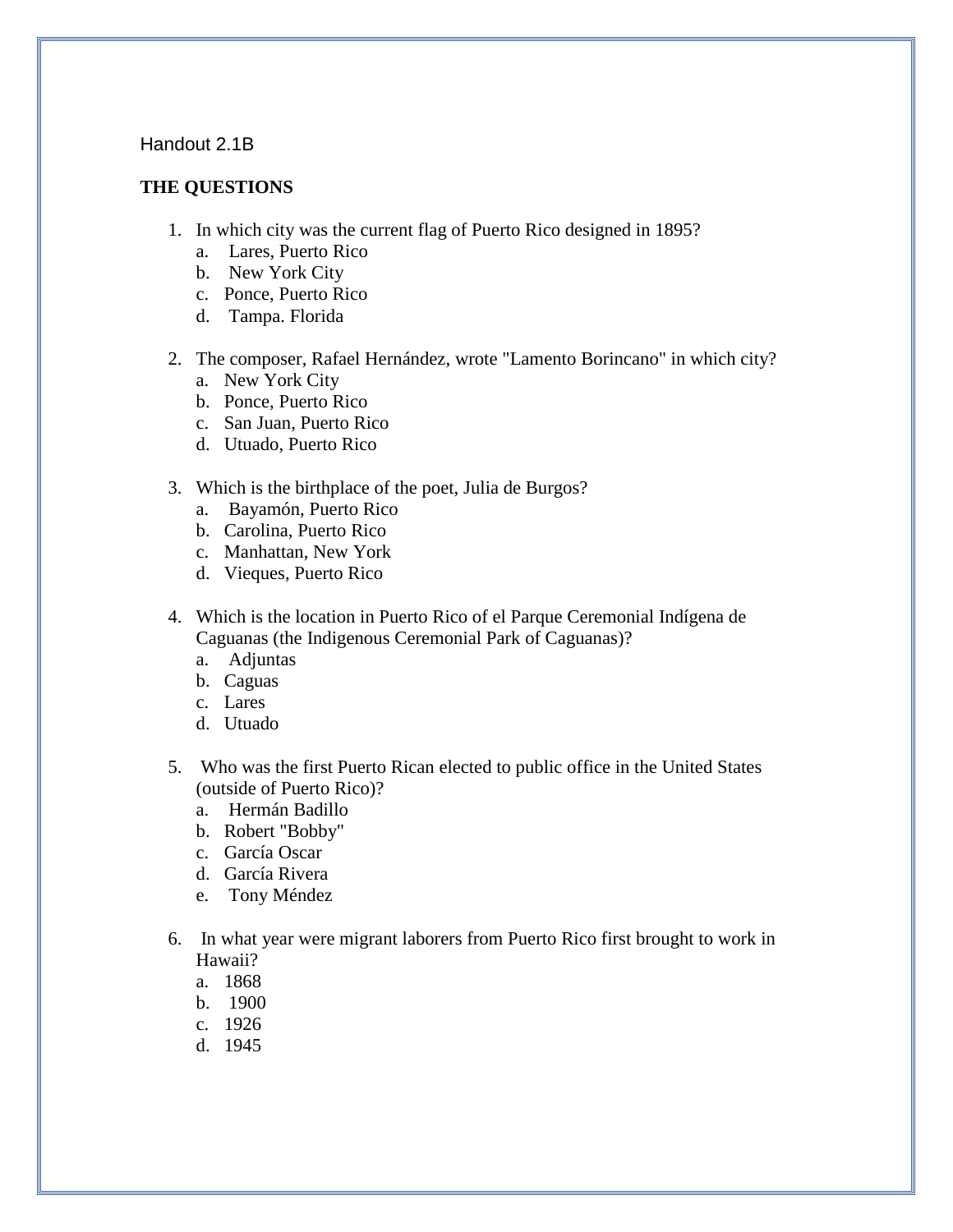- 7. Who was the first Puerto Rican elected to the United States Congress from Chicago?
	- a. Luis Gutiérrez
	- b. Benjamin Reyes

- c. Hipólito Roldán
- d. Miriam Santos
- 8. Who is the father of the Puerto Rican danza?
	- a. Rafael Hernández
	- b. Ramito
	- c. Daniel Santos
	- d. Manuel Tavares
- 9. Rita Moreno won an Oscar for her role as supporting actor in:
	- a. Evening Shade
	- b. I Like It Like That
	- c. Scarface
	- d. West Side Story
- 10. Who was the first Puerto Rican to be elected president of a major labor union in the United States (outside Puerto Rico)?
	- a. Enio Carrión
	- b. Santiago Iglesias
	- c. Dennis Rivera
	- d. Damaso Seda
- 11. Who wrote the poem, "Puerto Rican Obituary"?
	- a. Miguel Algarín
	- b. José Angel Figueroa
	- c. Felipe Luciano
	- d. Pedro Pietri
- 12. Before the 1860s, where was the largest concentration of Puerto Rican exiles in the United States?
	- a. Brooklyn, New York
	- b. New Orleans, Louisiana
	- c. Manhattan, New York
	- d. Tampa, Florida
- 13. Who wrote the novel, "Down These Mean Streets"?
	- a. Rene Marquéz
	- b. Nicholasa Mohr
	- c. Piri Thomas
	- d. Edwin Torres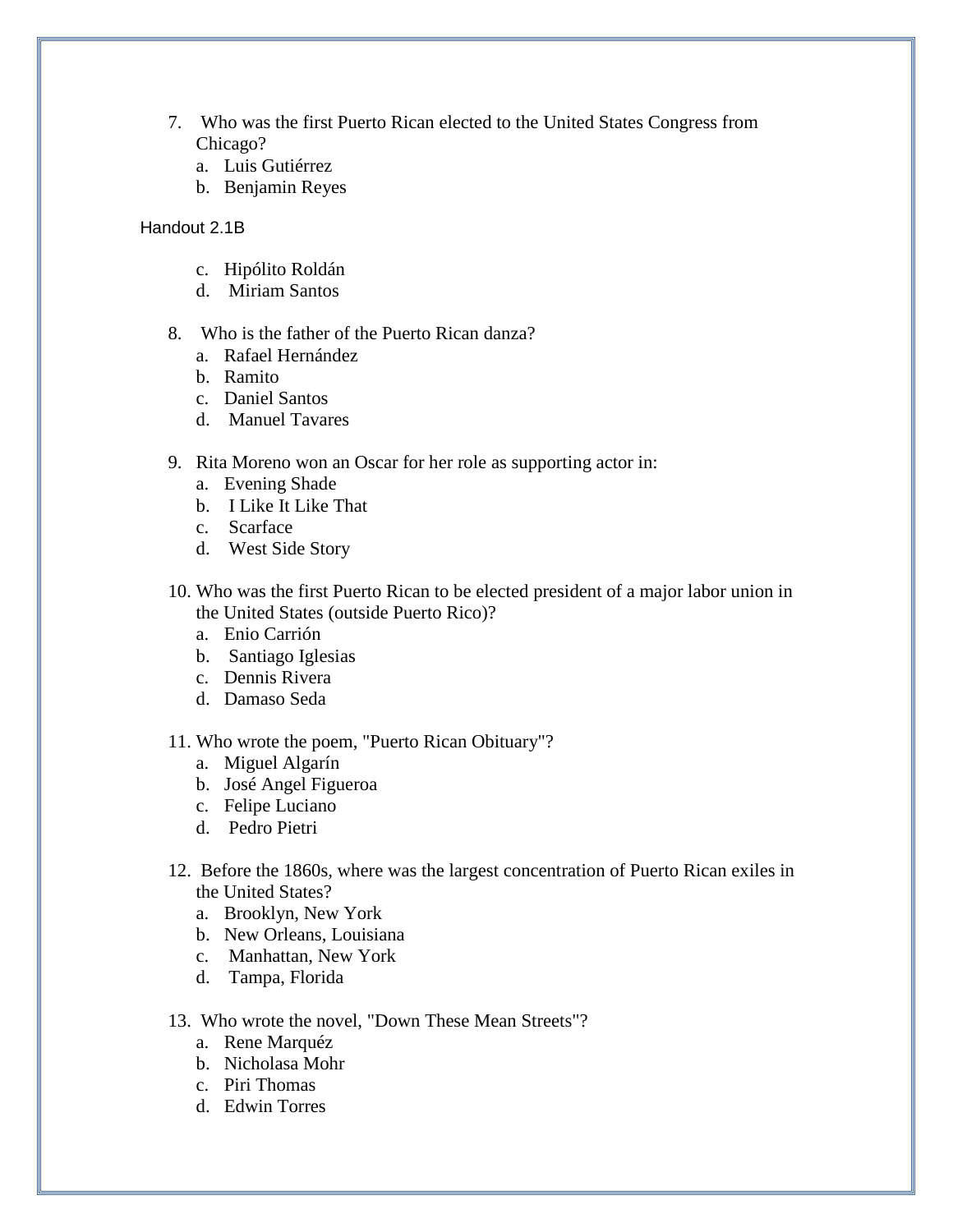- 14. Who was the first Puerto Rican governor of Puerto Rico after the US invasion?
	- a. Luis Muñoz Marín
	- b. Jesús T. Piñero
	- c. Roberto Sánchez Vilella

d. Pedro Juan Soto

15. In what year did the US grant Puerto Rico the right to elect its own Governor?

- a. 1898
- b. 1917
- c. 1948
- d. 1968

16. Pasteles have their origins in:

- a. Africa
- b. Cuba
- c. Spain
- d. Taíno culture

17. How many species of coquí are there?

- a. One
- b. Five
- c. Seven
- d. Sixteen
- 18. What percent of all Puerto Ricans in the United States (outside Puerto Rico) lived in New York City in 1990?
	- a. 33%
	- b. 50%
	- c. 65%
	- d. 82%
- 19. Who sewed the 1868 Lares flag of Puerto Rico?
	- a. Mimi Besosa
	- b. Mariana Bracetti
	- c. Sister Isolina Ferré
	- d. Marta García
- 20. Which one of the following words is not derived from the Taíno language?
	- a. Barbecue
	- b. Cannibal
	- c. Hurricane
	- d. Orisha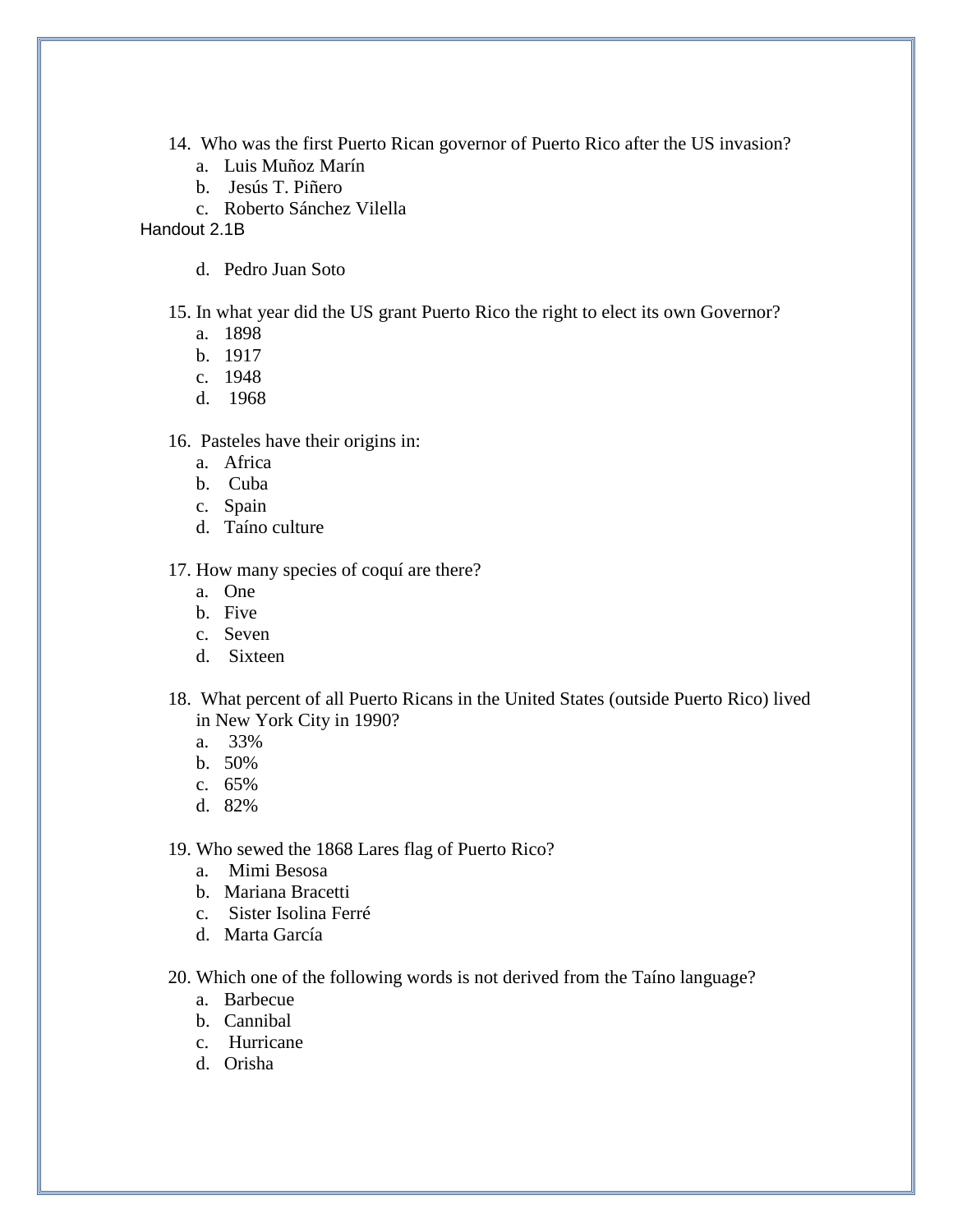#### **THE ANSWERS**

1-b, 2-a, 3-b, 4-d, 5-c, 6-b, 7-a, 8-d, 9-d, 10-c, 11-d, 12-b, 13-c, 14-b, 15-c, 16-a, 17-d, 18-a, 19-b, 20-d

Handout 2.2

## **Family Survey**

Think individually about your own extended family – including parents, grandparents, uncles and aunts, siblings, etc.

Write down a few sentences covering the following questions:

1. When and why did they come to the United States?

2. What are their backgrounds, in terms of race, ethnicity, nationality, and religion?

3. What obstacles did family members or ancestors face as immigrants, and how did they deal with them?

4. Make sure to identify the obstacles their family faced in becoming part of the US, and discuss what you think are the causes of any negative treatment they received.